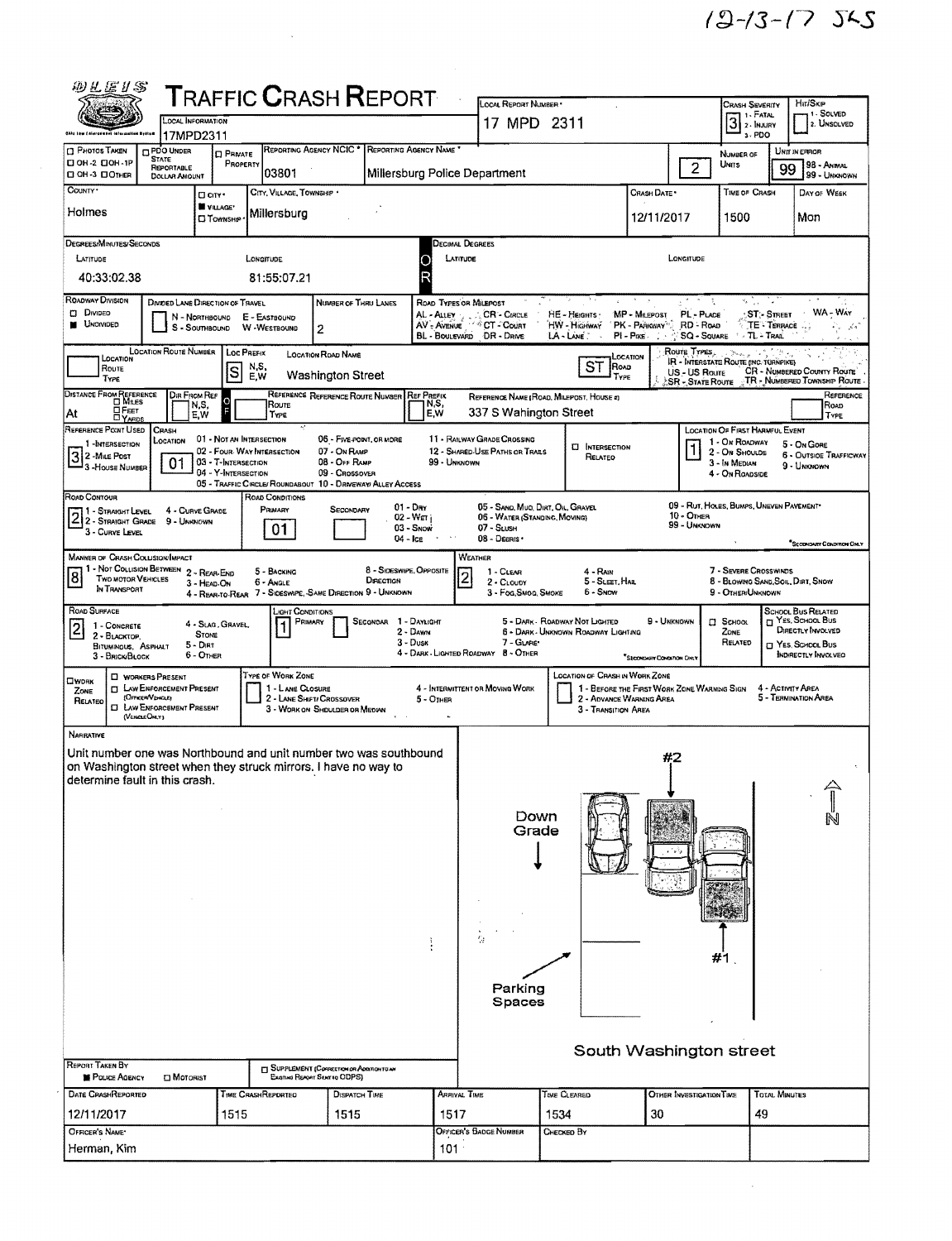|                                                            | UNIT                                                                                       |                                                                                |                                                                                                           |                                                                                                                  |                                                                                          |                                      |                                                                                                 |                                                                                   |                                                                                                                             |  |  |  |  |
|------------------------------------------------------------|--------------------------------------------------------------------------------------------|--------------------------------------------------------------------------------|-----------------------------------------------------------------------------------------------------------|------------------------------------------------------------------------------------------------------------------|------------------------------------------------------------------------------------------|--------------------------------------|-------------------------------------------------------------------------------------------------|-----------------------------------------------------------------------------------|-----------------------------------------------------------------------------------------------------------------------------|--|--|--|--|
|                                                            |                                                                                            |                                                                                |                                                                                                           |                                                                                                                  |                                                                                          |                                      | LOCAL REPORT NUMBER                                                                             |                                                                                   |                                                                                                                             |  |  |  |  |
|                                                            |                                                                                            | OWNER NAME: LAST, FIRST, MIDDLE ( [] SAME AS DRIVER )                          |                                                                                                           |                                                                                                                  |                                                                                          | OWNER PHONE NUMBER                   |                                                                                                 | 17 MPD 2311                                                                       | <b>DAMAGE AREA</b>                                                                                                          |  |  |  |  |
| <b>LINIT NUMBER</b><br>1                                   | PeeblesP, Amela, S                                                                         |                                                                                |                                                                                                           |                                                                                                                  |                                                                                          | 330-600-9747                         |                                                                                                 | <b>DAMAGE SCALE</b>                                                               | FRONT                                                                                                                       |  |  |  |  |
| OWNER ADDRESS: CITY, STATE, ZIP                            |                                                                                            | <b>SAME AS DRIVER</b> )                                                        |                                                                                                           |                                                                                                                  |                                                                                          |                                      |                                                                                                 | $\overline{2}$                                                                    | □                                                                                                                           |  |  |  |  |
|                                                            | 14090 CR100, Lakeville, OH, 44638                                                          |                                                                                | 1 - NONE                                                                                                  | О                                                                                                                |                                                                                          |                                      |                                                                                                 |                                                                                   |                                                                                                                             |  |  |  |  |
| LP STATE LICENSE PLATE NUMBER                              |                                                                                            |                                                                                |                                                                                                           |                                                                                                                  | <b>B</b> Occupants                                                                       | 2 - Minor                            |                                                                                                 |                                                                                   |                                                                                                                             |  |  |  |  |
| OН<br>CY97XN                                               |                                                                                            |                                                                                | 1GCHK29U16E225862                                                                                         |                                                                                                                  |                                                                                          |                                      | 1                                                                                               | 3 - FUNCTIONAL                                                                    | O                                                                                                                           |  |  |  |  |
| <b>VEHICLE YEAR</b><br>2006                                | VEHICLE MAKE                                                                               |                                                                                | <b>VEHICLE MODEL</b><br>Truck                                                                             |                                                                                                                  | VEHICLE COLOR                                                                            |                                      | 4 - Disabling                                                                                   |                                                                                   |                                                                                                                             |  |  |  |  |
| PROOF OF<br>п                                              | Chevrolet<br><b>INSURANCE COMPANY</b>                                                      |                                                                                | POLICY NUMBER<br><b>TOWED BY</b>                                                                          |                                                                                                                  |                                                                                          | GLD                                  |                                                                                                 | 9 - Unknown                                                                       | о<br>Έ<br>۵                                                                                                                 |  |  |  |  |
| INSURANCE<br>SHOWN                                         | Wayne Mutual                                                                               |                                                                                | PWA340110034                                                                                              |                                                                                                                  |                                                                                          |                                      |                                                                                                 |                                                                                   | REA                                                                                                                         |  |  |  |  |
|                                                            | CARRIER NAME, ADDRESS, CITY, STATE, ZIP                                                    |                                                                                |                                                                                                           |                                                                                                                  |                                                                                          |                                      |                                                                                                 |                                                                                   | <b>CARRIER PHONE</b>                                                                                                        |  |  |  |  |
| US DOT                                                     |                                                                                            | VEHICLE WEIGHT GVWR/GCWR                                                       | CARGO BODY TYPE                                                                                           |                                                                                                                  |                                                                                          |                                      | <b>TRAFFICWAY DESCRIPTION</b>                                                                   |                                                                                   |                                                                                                                             |  |  |  |  |
| HM PLACARD ID NO.                                          |                                                                                            | 1 - LESS THAN OR EQUAL TO 10K LBS<br>2 - 10,001 To 26,000K Las                 | 01                                                                                                        | 01 - No Cargo Body Type/Not Applicabl 09 - Pole<br>02 - Bus/VAN (9-15 SEATS, INC DRIVER)                         | 10 - Cargo Tank                                                                          |                                      |                                                                                                 | 1 - Two-Way, Not Divided                                                          | 2 - Two-Way, Not Divided, Continuous Left Turn Lane                                                                         |  |  |  |  |
|                                                            |                                                                                            | 3 - MORE THAN 26,000K LBS.                                                     | 03 - Bus (16+ Seats, Inc Driver)<br>05 - Logging                                                          | 04 - VEHICLE TOWING ANOTHER VEHICLE                                                                              | 11 - FLAT BED<br>12 - Duse                                                               |                                      |                                                                                                 | 4 - Two-Way, Divided, Positive Median Barrier                                     | 3 - Two-WAY, Divided, UNPROTECTED (PAINTED OR GRASS >4FT.) MEDU                                                             |  |  |  |  |
|                                                            | <b>HM CLASS</b><br><b>D</b> RELATED                                                        | <b>HAZARDOUS MATERIAL</b>                                                      | 06 - INTERMODAL CONTAINER CHASIS<br>07 - CARGO VAN ENCLOSED BOX                                           |                                                                                                                  | <b>13 - CONCRETE MIXER</b><br>14 - AUTO TRANSPORTER<br>15 - GARBAGE / REFUSE             |                                      |                                                                                                 | 5 - ONE-WAY TRAFFICWAY                                                            |                                                                                                                             |  |  |  |  |
| NUMBER                                                     |                                                                                            |                                                                                | 08 - GRAN, CHPS, GRAVEL                                                                                   |                                                                                                                  | 99 - OTHER/UNKNOWN                                                                       |                                      | <b>D</b> Hr / Skip Unit                                                                         |                                                                                   |                                                                                                                             |  |  |  |  |
|                                                            | NON-MOTORIST LOCATION PRIOR TO IMPACT<br>01 - INTERSECTION - MARKEO CROSSWAL               | TYPE OF USE<br>1                                                               | UNIT TYPE                                                                                                 |                                                                                                                  |                                                                                          |                                      |                                                                                                 |                                                                                   | PASSENGER VEHICLES (LESS THAN 9 PASSENGERS MEDIMEAVY TRUCKS OR COMBO UNITS > 10KLBS BUSAVANA.IMO(9 OR MORE INCLUDING DRIVER |  |  |  |  |
|                                                            | 02 - INTERSECTION NO CROSSWALK<br>03 - INTERSECTION OTHER                                  | 1 - PERSONAL                                                                   | 07<br>02 - COMPACT                                                                                        | 01 - Sub COMPACT                                                                                                 |                                                                                          |                                      | 14 - SINGLE UNIT TRUCK: 3+ AXLES                                                                |                                                                                   | 13 - SINGLE UNIT TRUCK OR VAN 2AXLE, 6 TIRES 21 - BUS/VAN (9-15 SEATS, INC DRIVER)<br>22 - BUS (16+ Sears, Inc Diever)      |  |  |  |  |
|                                                            | 04 - MIDBLOCK - MARKED CROSSWALK<br>05 - Travel LANE - OTHER LOCATION<br>06 - BICYCLE LANE | 2 - COMMERCIAL                                                                 | 99 - UNKNOWN 03 - MID SIZE<br>or Hit/Skip<br>04 - Fut Size                                                |                                                                                                                  |                                                                                          |                                      | Non-Motorust<br>15 - SINGLE UNIT TRUCK / TRALER<br>23 - ANIMAL WITH RIDER                       |                                                                                   |                                                                                                                             |  |  |  |  |
| 08 - Sidewalk                                              | 07 - SHOULDER/ROADSIDE                                                                     | 3 - GDVERNMENT                                                                 | 05 - Minivan                                                                                              | 06 - SPORT UTILITY VEHICLE                                                                                       |                                                                                          | 18 - TRACTOR DOUBLE                  | 15 - TRUCK/TRACTOR (BOBTAIL)<br>17 - TRACTOR/SEMI-TRAILER                                       | 24 - ANIMAL WITH BUGGY, WAGON, SURREY<br>25 - BICYCLE/PEDACYCLIST                 |                                                                                                                             |  |  |  |  |
|                                                            | 09 - MEDIAN/CROSSING ISLAND<br>10 - DRIVE WAY ACCESS                                       | <b>D IN EMERGENCY</b>                                                          | 07 - Pickup<br>08 - VAN<br>09 - MOTORCYCLE                                                                |                                                                                                                  | 19 - TRACTOR/TRIPLES                                                                     | 20 - OTHER MEDIHEAVY VEHICLE         | 26 - PEDESTRIAN/SKATER<br>27 - OTHER NON-MOTORIST                                               |                                                                                   |                                                                                                                             |  |  |  |  |
|                                                            | 11 - Shared Use Path or Trail<br>12 - NON-TRAFFICWAY AREA                                  | RESPONSE                                                                       |                                                                                                           | 10 - Motorized Bicycle<br>11 - SNOWMDBILE/ATV                                                                    |                                                                                          |                                      | HAS HM PLACARD                                                                                  |                                                                                   |                                                                                                                             |  |  |  |  |
| <b>SPECIAL FUNCTION 01 - NONE</b>                          | 99 - OTHER/UNKNOWN                                                                         | 09 - AMBULANCE                                                                 | 17 - FARM VEHICLE                                                                                         | 12 - OTHER PASSENGER VEHICLE                                                                                     | Most Damaged Area                                                                        |                                      |                                                                                                 |                                                                                   | ACTION                                                                                                                      |  |  |  |  |
| 01                                                         | $02 - T_Ax$<br>03 - RENTAL TRUCK (OVER 10K LBS)                                            | $10 -$ Fire<br>11 - HIGHWAYIMAINTENANCE                                        | 18 - FARM EQUIPMENT<br>19 - Мотокноме                                                                     | 08                                                                                                               | 01 - Novie<br>02 - CENTER FRONT                                                          |                                      | 08 - LEFT SIDE<br>09 - LEFT FRONT                                                               | 99 - UNKNOWN                                                                      | 1 - Non- Contact<br>$\vert 9 \vert$                                                                                         |  |  |  |  |
|                                                            | 05 - Bus - Transit                                                                         | 04 - Bus - SCHOOL (PUBLIC OR PRIVATE) 12 - MILITARY<br>13 - Pouce              | 20 - Golf Cart<br>21 - Trani                                                                              |                                                                                                                  | 03 - Right Friont<br>MPACT ARE 04 - RIGHT SIDE                                           |                                      | 10 - TOP AND WINDOWS<br>11 - UNDERCARRIAGE                                                      |                                                                                   | 2 - Non-Collision<br>3 - Striking<br>4 - STRUCK                                                                             |  |  |  |  |
|                                                            | 06 - Bus - Charter<br>07 - Bus - SHUTTLE                                                   | 14 - Pusuc Unury<br>15 - OTHER GOVERNMENT                                      | 22 - OTHER (EXPLANM NARRATIVE)                                                                            | 08                                                                                                               | 05 - Right Rear<br>06 - REAR CENTER                                                      |                                      | 12 - LOAD/TRAILER<br>13 - TOTAL (ALL AREAS)                                                     |                                                                                   | 5 - STRIKING/STRUCK<br>9 - Unknown                                                                                          |  |  |  |  |
| PRE-CRASH ACTIONS                                          | 08 - Bus - OTHER                                                                           | 16 - CONSTRUCTION EQUP.                                                        |                                                                                                           |                                                                                                                  | 07 - Left Rear                                                                           |                                      | 14 - OTHER                                                                                      |                                                                                   |                                                                                                                             |  |  |  |  |
| 01                                                         | MOTORIST                                                                                   |                                                                                |                                                                                                           |                                                                                                                  | Non-Motorist                                                                             |                                      |                                                                                                 |                                                                                   |                                                                                                                             |  |  |  |  |
|                                                            | 01 - STRAIGHT AHEAD<br>02 - BACKING                                                        | 07 - Making U-Turn<br><b>08 - ENTERNG TRAFFIC LANE</b>                         |                                                                                                           | 13 - NEGOTIATING A CURVE<br>14 - OTHER MOTORIST ACTIO                                                            |                                                                                          |                                      | 15 - ENTERING OR CROSSING SPECIFIED LOCATIO<br>16 - WALKING, RUNNING, JOGGING, PLAYING, CYCLING |                                                                                   | 21 - Other Non-Motorist Action                                                                                              |  |  |  |  |
| 99 - UNKNOWN                                               | 03 - CHANGING LANES<br>04 - OVERTAKING/PASSING<br>05 - MAKING RIGHT TURN                   | 09 - LEAVING TRAFFIC LANE<br>10 - PARKED                                       |                                                                                                           |                                                                                                                  |                                                                                          | 17 - WORKING<br>18 - PUSHING VEHICLE | 19 - APPROACHING OR LEAVING VEHICLE                                                             |                                                                                   |                                                                                                                             |  |  |  |  |
|                                                            | 06 - MAKING LEFT TURN                                                                      | 11 - SLOWING OR STOPPED IN TRAFFIC<br>12 - DRIVERLESS                          |                                                                                                           |                                                                                                                  |                                                                                          | 20 - Standing                        |                                                                                                 |                                                                                   |                                                                                                                             |  |  |  |  |
| <b>CONTRIBUTING CIRCUMSTANCE</b><br>Primary                | MOTORIST                                                                                   |                                                                                |                                                                                                           |                                                                                                                  | NON-MOTORIST                                                                             |                                      |                                                                                                 | <b>VEHICLE DEFECTS</b>                                                            | 01 - TURN SIGNALS                                                                                                           |  |  |  |  |
| 99                                                         | $01 - None$<br>02 - FAILURE TO YIELD                                                       |                                                                                | 11 - Improper Backing<br>12 - IMPROPER START FROM PARKED POSITION                                         |                                                                                                                  | 22 - None<br>23 - IMPROPER CROSSING                                                      |                                      |                                                                                                 |                                                                                   | 02 - HEAD LAMPS<br>03 - TAIL LAMPS                                                                                          |  |  |  |  |
| SECONDARY                                                  | 03 - RAN RED LIGHT<br>04 - RAN STOP SIGN<br>05 - Exceeped Speed Limit                      |                                                                                | 13 - Stopped on PARKED LLEGALLY<br>14 - OPERATUNG VEHICLE IN NEGLIGENT MANINER                            |                                                                                                                  | 24 - DARTING<br>25 - LYING AND/OR ILLEGALLY IN ROADWAY                                   |                                      |                                                                                                 |                                                                                   | 04 - BRAKES<br>05 - STEERING                                                                                                |  |  |  |  |
|                                                            | 06 - Unsafe Speed<br>07 - IMPROPER TURN                                                    |                                                                                | 15 - Swering to Avoid (Due to External Conditions)<br>16 - WRDNG SIDE/WRDNG WAY<br>17 - FALURE TO CONTROL |                                                                                                                  | 26 - FALURE TO YIELD RIGHT OF WAY<br>27 - NOT VISSLE (DARK CLOTHING)<br>28 - INATTENTINE |                                      |                                                                                                 |                                                                                   | 06 - TIRE BLOWDUT<br>07 - WORN OR SLICK TIRES<br>08 - TRAILER EQUIPMENT DEFECTIVE                                           |  |  |  |  |
|                                                            | 08 - LEFT OF CENTER<br>09 - FOLLOWED TOO CLOSELY/ACDA                                      |                                                                                | 18 - VISION OBSTRUCTION<br>19 - OPERATING DEFECTIVE EQUIPMENT                                             |                                                                                                                  | - 29 - FAILURE TO OBEY TRAFFIC SIGNS<br>/SIGNALS/OFFICER                                 |                                      |                                                                                                 | 09 - MOTOR TROUBLE<br>10 - Disabled From Prior Accident                           |                                                                                                                             |  |  |  |  |
| 99 - LINKNOWN                                              | 10 - IMPROPER LANE CHANGE<br><b>PASSING/OFF ROAD</b>                                       |                                                                                | 20 - LOAD SHIFTING/FALLING/SPILLING:<br>21 - OTHER IMPROPER ACTION                                        | ٠Á.                                                                                                              | <b>CHAPLE 30 - WRONG SIDE OF THE ROAD</b><br>31 - OTHER NON-MOTORIST ACTION              |                                      |                                                                                                 |                                                                                   | 11 - OTHER DEFECTS                                                                                                          |  |  |  |  |
| <b>SEQUENCE OF EVENTS</b>                                  |                                                                                            |                                                                                | <b>NON-COLLISION EVENTS</b>                                                                               |                                                                                                                  |                                                                                          |                                      |                                                                                                 |                                                                                   |                                                                                                                             |  |  |  |  |
| 20                                                         |                                                                                            | 5                                                                              | 01 - OVERTURN/ROLLOVER<br>02 - FIRE/EXPLOSION                                                             |                                                                                                                  | 05 - EQUIPMENT FAILURE                                                                   | (BLOWN TIRE, BRAKE FAILURE, ETC)     |                                                                                                 | 10 - CROSS MEDIAN<br>11 - CROSS CENTER LINE                                       |                                                                                                                             |  |  |  |  |
| Finst<br>HARMFUL                                           | Most<br>Harnful                                                                            | 99 - UNKNOWN                                                                   | 03 - IMMERSION<br>04 - JACKKNIFE                                                                          | 05 - CARGO/EQUIPMENT LOSS OR SHIFT 09 - RAN OFF ROAD LEFT                                                        | 07 - SEPARATION OF UNITS<br>08 - RAN OFF ROAD RIGHT                                      |                                      |                                                                                                 | OPPOSITE DIRECTION OF TRAVEL<br>12 - DOWNHILL RUNAWAY<br>13 - OTHER NON-COLLISION |                                                                                                                             |  |  |  |  |
| EVENT                                                      | EVENT                                                                                      |                                                                                | COLLISION WITH FIXED, OBJECT                                                                              |                                                                                                                  |                                                                                          |                                      |                                                                                                 |                                                                                   |                                                                                                                             |  |  |  |  |
| 14 - PEDESTRIAN                                            | COLLISION WITH PERSON, VEHICLE OR OBJECT NOT FIXED                                         | 21 - PARKED MOTOR VEHICLE                                                      |                                                                                                           | 25 - Impact Attenuator/Crash Cushion 33 - Median Cable Barrier<br>26 - BRIDGE OVERHEAD STRUCTURE                 | 34 - Median Guardrail Barrier                                                            |                                      |                                                                                                 | 41 - OTHER POST, POLE<br>OR SUPPORT                                               | 48 - TREE<br>49 - FIRE HYGRANT                                                                                              |  |  |  |  |
| 15 - PEDALCYCLE<br>16 - RAILWAY VEHICLE (TRAIN, ENGINE)    |                                                                                            | 22 - WORK ZONE MAINTENANCE EQUIPMENT<br>23 - STRUCK BY FALLING, SHIFTING CARGO |                                                                                                           | 27 - BRIDGE PIER OR ABUTMENT<br>35 - Median Concrete Barrier<br>28 - BRIDGE PARAPET<br>36 - MEOIAN OTHER BARRIER |                                                                                          |                                      |                                                                                                 | 42 - CULVERT<br>50 - WORK ZONE MAINTENANCE<br>43 - Cuna<br>EQUIPMENT              |                                                                                                                             |  |  |  |  |
| 17 - Animal - Farm<br>18 - Anmal DEER<br>19 - Ansial Other |                                                                                            | OR ANYTHING SET IN MOTION BY A<br><b>MOTOR VEHICLE</b>                         | 29 - BRIOGE RAIL<br>30 - GUARDRAIL FACE<br>31 - GUARDRAILEND                                              |                                                                                                                  | 37 - TRAFFIC SIGN POST<br>38 - OVERHEAD SIGN POST<br>39 - LIGHT/LUMINARIES SUPPORT       |                                      | 44 - Опсн<br>46 - FENCE                                                                         | 45 - EMBANKMENT                                                                   | 51 - Wall. Burding, Tunnel<br>52 - Отнев Гіхео Овлест                                                                       |  |  |  |  |
|                                                            | 20 - MOTOR VEHICLE IN TRANSPORT                                                            | 24 - OTHER MOVABLE OBJECT                                                      | 32 - PORTABLE BARRIER                                                                                     |                                                                                                                  | 40 - UTILITY POLE                                                                        |                                      | 47 - MALBOX                                                                                     |                                                                                   |                                                                                                                             |  |  |  |  |
| Unit Speed                                                 | POSTED SPEED                                                                               | Traffic Control<br>01 - No Controls                                            | 07 - RAILROAD CROSSBUCKS                                                                                  |                                                                                                                  | 13 - CROSSWALK LINES                                                                     |                                      | UNIT DIRECTION                                                                                  | 1 - North                                                                         | 5 - NORTHEAST<br>9 - UNKNOWN                                                                                                |  |  |  |  |
| 15                                                         | 25                                                                                         | 12.<br>02 - S rop Sign<br>03 - YIELD SIGN                                      | 08 - RAILROAD FLASHERS<br>09 - RAILROAD GATES                                                             | 15 - О тиєв                                                                                                      | 14 - WALK/DON'T WALK                                                                     | FROM                                 | То                                                                                              | 2 - South<br>$3 - East$<br>4 WEST                                                 | 6 - NORTHWEST<br>7 - SOUTHEAST<br>8 - Southwest                                                                             |  |  |  |  |
| $\square$ Stated<br><b>E</b> ESTIMATED                     |                                                                                            | 04 - TRAFFIC SIGNAL<br>05 - TRAFFIC FLASHERS                                   | 10 - COSTRUCTION BARRICADE<br>11 - PERSON (FLAGGER, OFFICER                                               | 16 - Not Reported                                                                                                |                                                                                          |                                      |                                                                                                 |                                                                                   |                                                                                                                             |  |  |  |  |
|                                                            |                                                                                            | 06 - SCHOOL ZONE                                                               | 12 - PAVEMENT MARKINGS                                                                                    |                                                                                                                  |                                                                                          |                                      |                                                                                                 |                                                                                   |                                                                                                                             |  |  |  |  |

 $\bar{z}$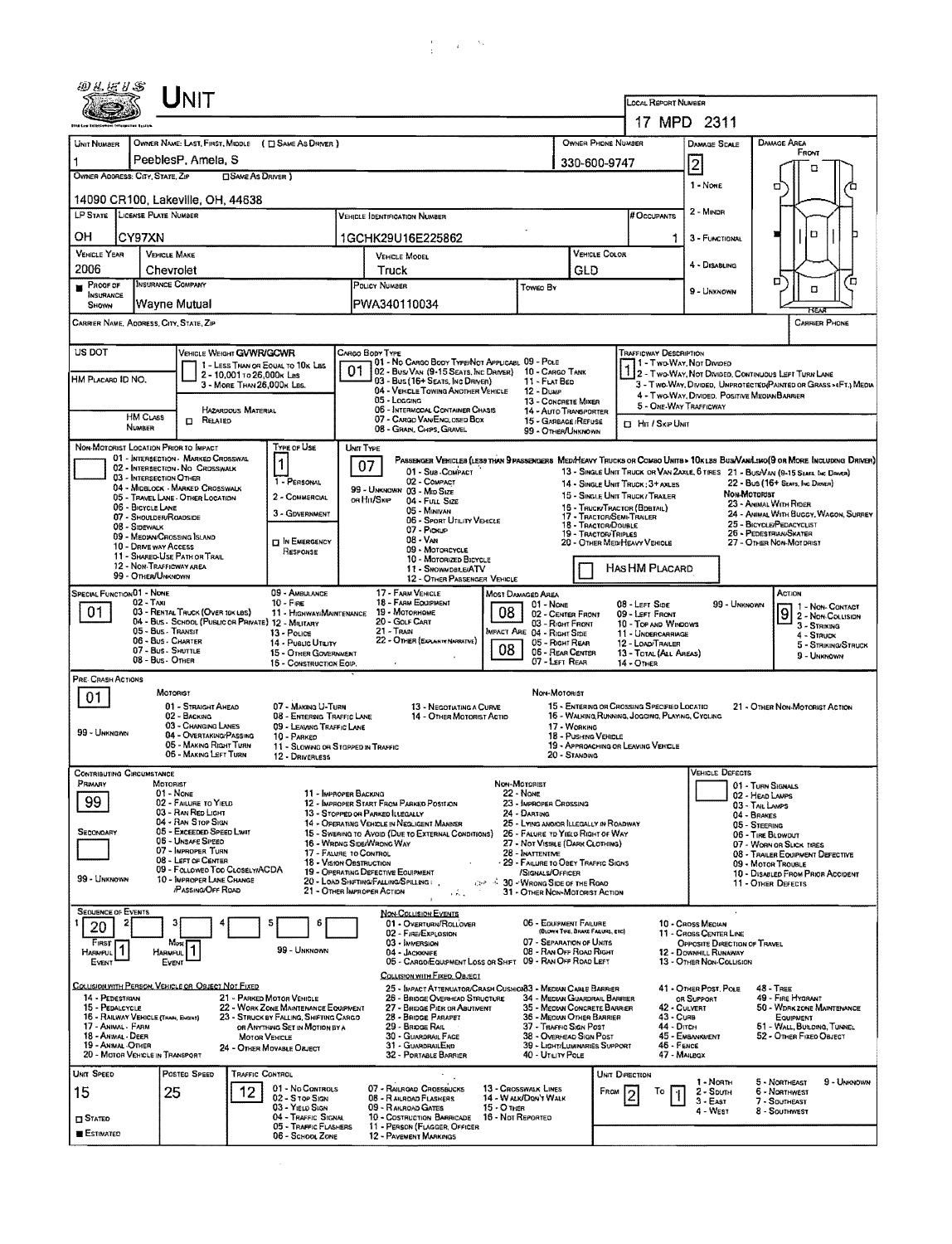| UNIT                                                                                                                                  |                                                                                                                                                     |                                                                                                 |                                                                                                                               |
|---------------------------------------------------------------------------------------------------------------------------------------|-----------------------------------------------------------------------------------------------------------------------------------------------------|-------------------------------------------------------------------------------------------------|-------------------------------------------------------------------------------------------------------------------------------|
|                                                                                                                                       |                                                                                                                                                     | LOCAL REPORT NUMBER                                                                             | 17 MPD 2311                                                                                                                   |
| OWNER NAME: LAST, FIRST, MIDDLE ( C SAME AS DRIVER )<br>UNIT NUMBER                                                                   |                                                                                                                                                     | OWNER PHONE NUMBER                                                                              | <b>DAMAGE AREA</b><br>DAMAGE SCALE                                                                                            |
| Hershberger, David, E<br>2                                                                                                            |                                                                                                                                                     | 330-231-3484                                                                                    | FRONT<br>11                                                                                                                   |
| OWNER ADDRESS: CITY, STATE, ZIP<br><b>CISAME AS DRIVER</b> )                                                                          |                                                                                                                                                     |                                                                                                 | 1 - None                                                                                                                      |
| 2128 Main Street, Winesburg, OH, 44690                                                                                                |                                                                                                                                                     |                                                                                                 | ▫                                                                                                                             |
| LP STATE LICENSE PLATE NUMBER                                                                                                         | <b>VEHICLE IDENTIFICATION NUMBER</b>                                                                                                                | # Occupants                                                                                     | 2 - Minor                                                                                                                     |
| он<br><b>PIU2519</b>                                                                                                                  | 1FTFX1EF8BFA36446                                                                                                                                   |                                                                                                 | □<br>۵<br>3<br>3 - FUNCTIONAL                                                                                                 |
| <b>VEHICLE YEAR</b><br><b>VEHICLE MAKE</b><br>2011<br>Ford                                                                            | VEHICLE MODEL<br>F <sub>150</sub> Series                                                                                                            | VEHICLE COLOR<br>BLU                                                                            | 4 - DISABLING                                                                                                                 |
| <b>INSURANCE COMPANY</b><br>PROOF OF                                                                                                  | POLICY NUMBER<br>Toweb By                                                                                                                           |                                                                                                 | σī<br>Έ<br>α<br>9 - UNKNOWN                                                                                                   |
| INSURANCE<br>Progressive<br>SHOWN                                                                                                     | 1-03956894                                                                                                                                          |                                                                                                 | REAR                                                                                                                          |
| CARRIER NAME, ADDRESS, CITY, STATE, ZIP                                                                                               |                                                                                                                                                     |                                                                                                 | <b>CARRIER PHONE</b>                                                                                                          |
| US DOT<br>VEHICLE WEIGHT GVWR/GCWR                                                                                                    | Cargo Booy Type                                                                                                                                     | <b>TRAFFICWAY DESCRIPTION</b>                                                                   |                                                                                                                               |
| 1 - LESS THAN OR EQUAL TO 10K LBS<br>2 - 10,001 to 26,000k Lss<br>HM PLACARO ID NO.                                                   | 01 - No CARGO BODY TYPE/NOT APPLICABL 09 - POLE<br>01<br>02 - Bus/Van (9-15 Seats, Inc Driver)<br>03 - Bus (16+ Seats, Inc DRIVER)<br>11 - FLAT BED | 10 - CARGO TANK                                                                                 | 11 - Two Way, Not Divideo<br>2 - Two-Way, Not Divideo, Continuous Left Turn Lane                                              |
| 3 - MORE THAN 26,000K LBS.                                                                                                            | 04 - VEHICLE TOWING ANOTHER VEHICLE<br>12 - Dump<br>05 - LOGGING                                                                                    | 13 - CONCRETE MIXER                                                                             | 3 - Two-WAY, DIVIDEO, UNPROTECTEO(PAINTEO OR GRASS = FT.) MEDIA<br>4 - Two-WAY, DIVIDEO, POSITIVE MEDIAN BARRIER              |
| HAZAROOUS MATERIAL<br><b>HM CLASS</b><br>$\Box$ Related                                                                               | 06 - INTERMODAL CONTAINER CHASIS<br>07 - CARGO VAN/ENCLOSED BOX                                                                                     | 14 - AUTO TRANSPORTER<br>15 - GARBAGE / REFUSE<br><b>CI HIT / SKIP UNIT</b>                     | 5 - ONE-WAY TRAFFICWAY                                                                                                        |
| <b>NUMBER</b>                                                                                                                         | 08 - GRAIN, CHIPS, GRAVEL                                                                                                                           | 99 - OTHER/UNKNOWN                                                                              |                                                                                                                               |
| Type of Use<br>NON-MOTORIST LOCATION PRIOR TO IMPACT<br>01 - INTERSECTION - MARKED CROSSWAL<br>1<br>02 - INTERSECTION - NO CROSSWALK  | UNIT TYPE<br>07                                                                                                                                     |                                                                                                 | PASSENGER VEHICLES (LESS THAN 9 PASSENGERS MEDIMENTY TRUCKS OR COMBO UNITS > 10x LES BUS/VAN/LIMO(9 OR MORE INCLUDING DRIVER) |
| 03 - INTERSECTION OTHER<br>1 - PERSONAL<br>04 - Mioslock - Markeo Crosswalk                                                           | 01 - Sub-Compact<br>02 - COMPACT                                                                                                                    | 14 - SINGLE UNIT TRUCK: 3+ AXLES                                                                | 13 - SINGLE UNIT TRUCK OR VAN 2AXLE, 6 TIRES 21 - BUS/VAN (9-15 SEATS, INC DRIVER)<br>22 - BUS (16+ SEATS, INC DRIVER)        |
| 2 - COMMERCIAL<br>05 - Travel Lane - Other LOCATION<br>06 - BICYCLE LANE                                                              | 99 - UNKNOWN 03 - Mso Size<br>ов Ніт/Skip<br>04 - Full Size                                                                                         | 15 - SINGLE UNIT TRUCK/ TRAILER<br>15 - TRUCK/TRACTOR (BOBTAIL)                                 | NON-MOTORIST<br>23 - ANMAL WITH RIDER                                                                                         |
| 3 - GOVERNMENT<br>07 - SHOULDER/ROAOSIDE<br>08 - SIDEWALK                                                                             | 05 - Minivan<br>06 - SPORT UTILITY VEHICLE<br>07 - Pickup                                                                                           | 17 - Tractor/Semi-Trailer<br>18 - TRACTOR/DOUBLE                                                | 24 - ANMAL WITH BUGGY, WAGON, SURREY<br>25 - BICYCLE/PEDACYCLIST                                                              |
| 09 - MEOVAN CROSSING ISLAND<br><b>DIN EMERGENCY</b><br>10 - DRIVE WAY ACCESS                                                          | 08 - Van<br>09 - MOTORCYCLE                                                                                                                         | <b>19 - TRACTOR/TRIPLES</b><br>20 - OTHER MEDIHEAVY VEHICLE                                     | 26 - PEDESTRIAN/SKATER<br>27 - OTHER NON-MOTORIST                                                                             |
| RESPONSE<br>11 - Shareo Use Path or Trail<br>12 - NON-TRAFFICWAY AREA                                                                 | 10 - Motorazeo Bicycle<br>11 - SNDWMOBLE/ATV                                                                                                        | HAS HM PLACARD                                                                                  |                                                                                                                               |
| 99 - OTHER/UNKNOWN<br>SPECIAL FUNCTION 01 - NONE<br>09 - AMBULANCE                                                                    | 12 - OTHER PASSENGER VEHICLE<br>17 - FARM VEHICLE                                                                                                   |                                                                                                 | ACTION .                                                                                                                      |
| 02 - Taxi<br>10 - FIRE<br>01<br>03 - RENTAL TRUCK (OVER 10K1BS)<br>11 - Highway Maintenance                                           | Most Damaged Area<br>18 - FARM EQUIPMENT<br>01 - None<br>01<br>19 - MOTORHOME                                                                       | 08 - LEFT SIDE<br>09 - LEFT FRONT                                                               | 99 - UNKNOWN<br>1 - Non Contact                                                                                               |
| 04 - Bus - School (Public or Private) 12 - Military<br>05 - Bus - Transit<br>13 - Pouce                                               | 20 - Golf Cart<br>21 - Train<br>MPACT ARE 04 - RIGHT SIDE                                                                                           | 02 - CENTER FRONT<br>03 - RIGHT FRONT<br>10 - TOP AND WINDOWS<br>11 - UNDERCARRIAGE             | 9<br>2 - NON-COLLISION<br>3 - STRIKING                                                                                        |
| 06 - Bus - Charter<br>14 - Pusuc Unury<br>07 - Bus - SHUTTLE<br>15 - OTHER GOVERNMENT                                                 | 22 - OTHER (ENPLAN IN NAPRATIVE)<br>08                                                                                                              | 05 - Right Rear<br>12 - LOAD/TRAILER<br>06 - REAR CENTER<br>13 - TOTAL (ALL AREAS)              | 4 - Struck<br>5 - STRIKING/STRUCK                                                                                             |
| 08 - Bus - OTHER<br>16 - CONSTRUCTION EQIP.                                                                                           |                                                                                                                                                     | 07 - LEFT REAR<br>14 - OTHER                                                                    | 9 - Unknown                                                                                                                   |
| PRE-CRASH ACTIONS<br>MOTORIST<br>01                                                                                                   |                                                                                                                                                     | Non-Motorist                                                                                    |                                                                                                                               |
| 01 - STRAIGHT AKEAD<br>07 - MAKING U-TURN<br>02 - BACKING<br>08 - ENTERING TRAFFIC LANE                                               | 13 - NEGOTIATING A CURVE<br>14 - OTHER MOTORIST ACTIO                                                                                               | 15 - ENTERING OR CROSSING SPECIFIED LOCATIO<br>16 - WALKING, RUNNING, JOGGING, PLAYING, CYCLING | 21 - OTHER NON-MOTORIST ACTION                                                                                                |
| 03 - CHANGING LANES<br>09 - LEAVING TRAFFIC LANE<br>99 - UNKNOWN<br>04 - OVERTAKING/PASSING<br>10 - PARKED                            |                                                                                                                                                     | 17 - WORKING<br>18 - PUSHING VEHICLE                                                            |                                                                                                                               |
| 05 - MAKING RIGHT TURN<br>06 - MAKING LEFT TURN<br>12 - DRIVERLESS                                                                    | 11 - SLOWING OR STOPPED IN TRAFFIC                                                                                                                  | 19 - APPROACHING OR LEAVING VEHICLE<br>20 - STANDING                                            |                                                                                                                               |
| <b>CONTRIBUTING CIRCUMSTANCE</b>                                                                                                      |                                                                                                                                                     |                                                                                                 | <b>VEHICLE DEFECTS</b>                                                                                                        |
| MOTORIST<br>PRIMARY<br>01 - None<br>99<br>02 - FAILURE TO YIELD                                                                       | NON-MOTORIST<br>11 - IMPROPER BACKING<br>. 22 - NONE<br>12 - IMPROPER START FROM PARKED POSITION<br>23 - IMPROPER CROSSING                          |                                                                                                 | 01 - TURN SIGNALS<br>02 - HEAD LAMPS                                                                                          |
| 03 - RAN RED LIGHT<br>04 - RAN STOP SIGN                                                                                              | 13 - STOPPED OR PARKED ILLEGALLY<br>24 - DARTING<br>14 - OPERATING VEHICLE IN NEGLIGENT MANNER                                                      | 25 - LYING ANDIOR ILLEGALLY IN ROADWAY                                                          | 03 - TAIL LAMPS<br>04 - BRAKES                                                                                                |
| 05 - Exceeped Speed Limit<br>SECONDARY<br>06 - UNSAFE SPEED                                                                           | 15 - Swering to Avoid (Due to External Conditions)<br>15 - WRDNG SIDE/WRONG WAY                                                                     | 26 - FALURE TO YIELD RIGHT OF WAY<br>27 - NOT VISIBLE (DARK CLOTHING)                           | 05 - STEERING<br>06 - TIRE BLOWDUT<br>07 - WORN OR SLICK TIRES                                                                |
| 07 - IMPROPER TURN<br>08 - LEFT OF CENTER                                                                                             | 17 - FALURE TO CONTROL<br>28 - INATTENTIVE<br>18 - VISION OBSTRUCTION                                                                               | 29 - FAILURE TO OBEY TRAFFIC SIGNS                                                              | 08 - TRAILER EQUIPMENT DEFECTIVE<br>09 - MOTOR TROUBLE                                                                        |
| 09 - FOLLOWED TOO CLOSELY/ACDA<br>99 - UNKNOWN<br>10 - IMPROPER LANE CHANGE                                                           | 19 - OPERATING DEFECTIVE EQUIPMENT<br>/SIGNALS/OFFICER<br>20 - LOAD SHIFTING/FALLING/SPILLING                                                       | 30 - WRONG SIDE OF THE ROAD                                                                     | 10 - DISABLEO FROM PRIOR ACCIDENT<br>11 - OTHER DEFECTS                                                                       |
| <b>/PASSING/OFF ROAD</b>                                                                                                              | 21 - OTHER IMPROPER ACTION                                                                                                                          | 31 - OTHER NON-MOTORIST ACTION                                                                  |                                                                                                                               |
| <b>SEQUENCE OF EVENTS</b><br>3<br>6<br>20                                                                                             | <b>NON-COLLISION EVENTS</b><br>01 - OVERTURN/ROLLOVER                                                                                               | 05 - EQUIPMENT FAILURE                                                                          | 10 - Cross Median                                                                                                             |
| FIRST<br>Most<br>HARMFUL <sup>1</sup><br>99 - UNKNOWN                                                                                 | 02 - FIRE/EXPLOSION<br>03 - IMMERSION                                                                                                               | (BLOWN TIRE, BRACE FAILIRE, ETC)<br>07 - SEPARATION OF UNITS                                    | 11 - Cross Center Line<br>OPPOSITE DIRECTION OF TRAVEL                                                                        |
| Harmful<br>EVENT<br>EVENT                                                                                                             | 04 - JACKKNIFE<br>05 - CARGO/EQUIPMENT LOSS OR SHIFT 09 - RAN OFF ROAD LEFT                                                                         | 08 - RAN OFF ROAD RIGHT                                                                         | 12 - DOWNHAL RUNAWAY<br>13 - OTHER NON COLLISION                                                                              |
| Collision with Person, Vehicle or Object Not Fixed                                                                                    | COLLISION WITH FIXED, OBJECT<br>25 - IMPACT ATTENUATOR/CRASH CUSHION33 - MEDIAN CABLE BARRIER                                                       |                                                                                                 | 48 - TREE<br>41 - OTHER POST, POLE                                                                                            |
| 14 - PEDESTRIAN<br>21 - PARKED MOTOR VEHICLE<br>15 - PEDALCYCLE<br>22 - WORK ZONE MAINTENANCE EQUIPMENT                               | 26 - BRIDGE OVERHEAD STRUCTURE<br>27 - BRIDGE PIER OR ABUTMENT                                                                                      | 34 - MEDIAN GUARDRAIL BARRIER<br>35 - MEDIAN CONCRETE BARRIER                                   | 49 - FIRE HYORANT<br>OR SUPPORT<br>42 - CULVERT<br>50 - WORK ZONE MAINTENANCE                                                 |
| 16 - RAILWAY VEHICLE (TRAN, EAGINE)<br>23 - STRUCK BY FALLING, SHIFTING CARGO<br>17 - Animal - Farm<br>OR ANYTHING SET IN MOTION BY A | 28 - BRIDGE PARAPET<br>29 - BRIDGE RAIL                                                                                                             | 36 - MEQUN OTHER BARRIER<br>37 - TRAFFIC SIGN POST                                              | $43 - C$ urs<br>EQUIPMENT<br>44 - Олсн<br>51 - WALL, BUILDING, TUNNEL                                                         |
| 18 - Animal - Deer<br><b>MOTOR VEHICLE</b><br>19 - ANIMAL - OTHER<br>24 - OTHER MOVABLE OBJECT<br>20 - MOTOR VEHICLE IN TRANSPORT     | 30 - GUARDRAIL FACE<br>31 - GUARDRAILEND<br>32 - PORTASLE BARRIER                                                                                   | 38 - OVERHEAD SIGN POST<br>39 - LIGHT/LUMINARIES SUPPORT<br>40 - UTILITY POLE                   | 45 - EMBANKMENT<br>52 - Отнев Fixeo Овлест<br>46 - FENCE<br>47 - MAILBOX                                                      |
| UNIT SPEED<br>POSTED SPEED<br>TRAFFIC CONTROL                                                                                         |                                                                                                                                                     | UNIT DIRECTION                                                                                  |                                                                                                                               |
| 01 - No CONTROLS<br>12<br>15<br>25<br>02 - S top Sign                                                                                 | 07 - RAILROAO CROSSBUCKS<br>13 - CROSSWALK LINES<br>14 - WALK/DON'T WALK<br>08 - RAILROAD FLASHERS                                                  | FROM<br>To                                                                                      | 9 - Unknown<br>1 - Norm<br>5 - Northeast<br>$2 -$ South<br>6 - Northwest<br>2                                                 |
| 03 - Yield Sign<br>04 - Traffic Signal<br><b>STATED</b>                                                                               | 09 - RAILROAD GATES<br>$15 - 0$ then<br>10 - COSTRUCTION BARRICADE<br>16 - Not Reported                                                             |                                                                                                 | $3 - E$ AST<br>7 - SOUTHEAST<br>4 - West<br><b>8 - SOUTHWEST</b>                                                              |
| 05 - TRAFFIC FLASHERS<br><b>E</b> Estimated<br>06 - SCHOOL ZONE                                                                       | 11 - PERSON (FLAGGER, OFFICER<br>12 - PAVEMENT MARKINGS                                                                                             |                                                                                                 |                                                                                                                               |

 $\sim$ 

 $\sim$   $\sim$ 

 $\mathcal{L}(\mathcal{A})$  and  $\mathcal{L}(\mathcal{A})$ 

 $\label{eq:2.1} \begin{split} \mathcal{L}_{\text{max}}(\mathbf{r}) = \frac{1}{\sqrt{2\pi\left(\mathbf{r}-\mathbf{r}\right)}}\left(\mathbf{r}-\mathbf{r}\right)\\ \mathcal{L}_{\text{max}}(\mathbf{r}) = \frac{2\pi\left(\mathbf{r}-\mathbf{r}\right)}{2\pi\left(\mathbf{r}-\mathbf{r}\right)}\left(\mathbf{r}-\mathbf{r}\right)\\ \mathcal{L}_{\text{max}}(\mathbf{r}) = \frac{2\pi\left(\mathbf{r}-\mathbf{r}\right)}{2\pi\left(\mathbf{r}-\mathbf{r}\right)}\left(\mathbf{r$